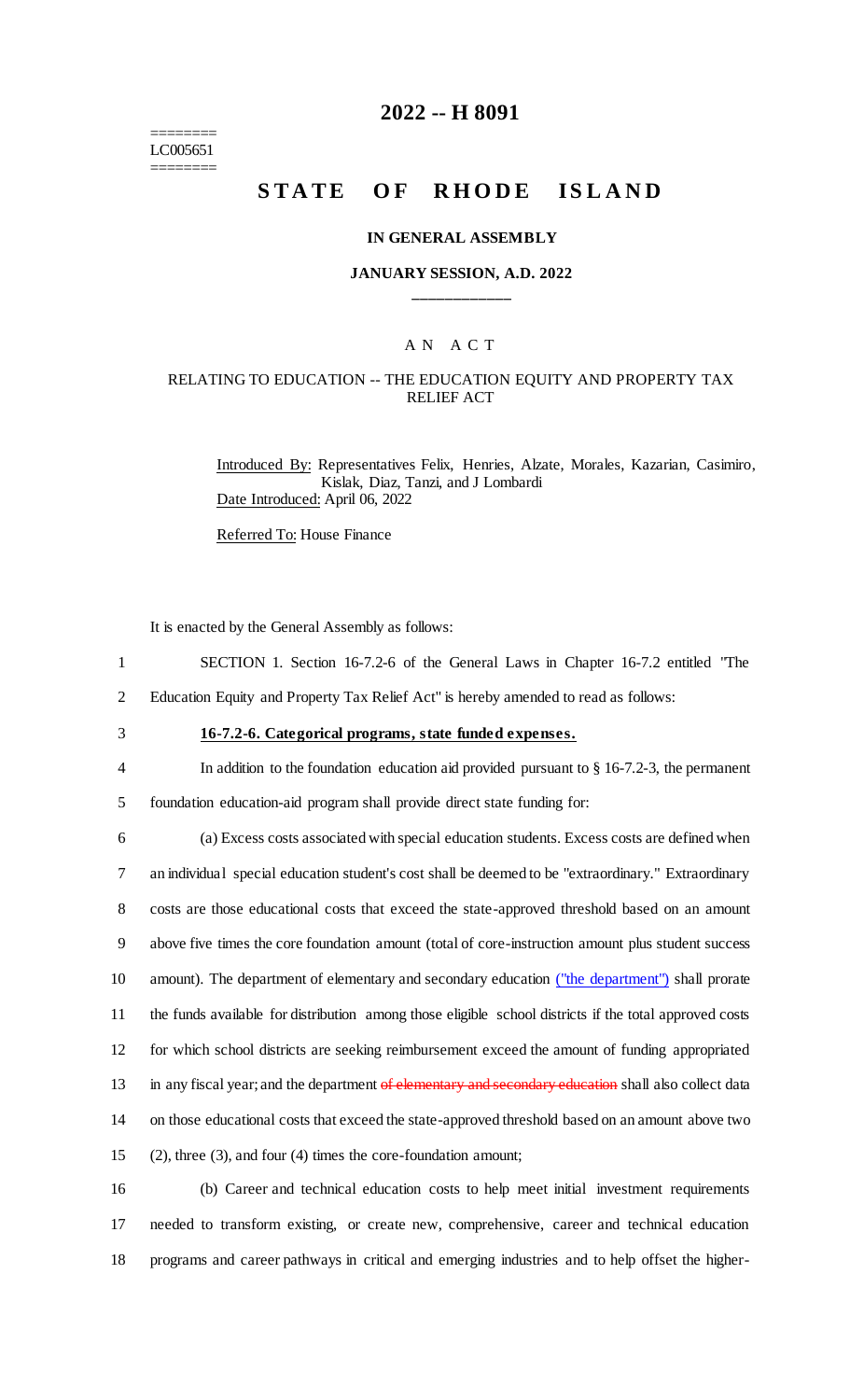than-average costs associated with facilities, equipment maintenance and repair, and supplies necessary for maintaining the quality of highly specialized programs that are a priority for the state. The department shall develop criteria for the purpose of allocating any and all career and technical education funds as may be determined by the general assembly on an annual basis. The department 5 of elementary and secondary education shall prorate the funds available for distribution among those eligible school districts if the total approved costs for which school districts are seeking reimbursement exceed the amount of funding available in any fiscal year;

 (c) Programs to increase access to voluntary, free, high-quality pre-kindergarten programs. The department shall recommend criteria for the purpose of allocating any and all early childhood program funds as may be determined by the general assembly;

 (d) Central Falls, Davies, and the Met Center Stabilization Fund is established to ensure that appropriate funding is available to support their students. Additional support for Central Falls is needed due to concerns regarding the city's capacity to meet the local share of education costs. This fund requires that education aid calculated pursuant to § 16-7.2-3 and funding for costs outside the permanent foundation education-aid formula, including, but not limited to, transportation, facility maintenance, and retiree health benefits shall be shared between the state and the city of Central Falls. The fund shall be annually reviewed to determine the amount of the state and city appropriation. The state's share of this fund may be supported through a reallocation of current state appropriations to the Central Falls school district. At the end of the transition period defined in § 16-7.2-7, the municipality will continue its contribution pursuant to § 16-7-24. Additional support for the Davies and the Met Center is needed due to the costs associated with running a stand-alone high school offering both academic and career and technical coursework. The department shall recommend criteria for the purpose of allocating any and all stabilization funds as may be determined by the general assembly;

 (e) Excess costs associated with transporting students to out-of-district non- public schools. This fund will provide state funding for the costs associated with transporting students to out-of- district non-public schools, pursuant to chapter 21.1 of this title. The state will assume the costs of non-public out- of-district transportation for those districts participating in the statewide system. 29 The department of elementary and secondary education shall prorate the funds available for distribution among those eligible school districts if the total approved costs for which school districts are seeking reimbursement exceed the amount of funding available in any fiscal year;

 (f) Excess costs associated with transporting students within regional school districts. This fund will provide direct state funding for the excess costs associated with transporting students within regional school districts, established pursuant to chapter 3 of this title. This fund requires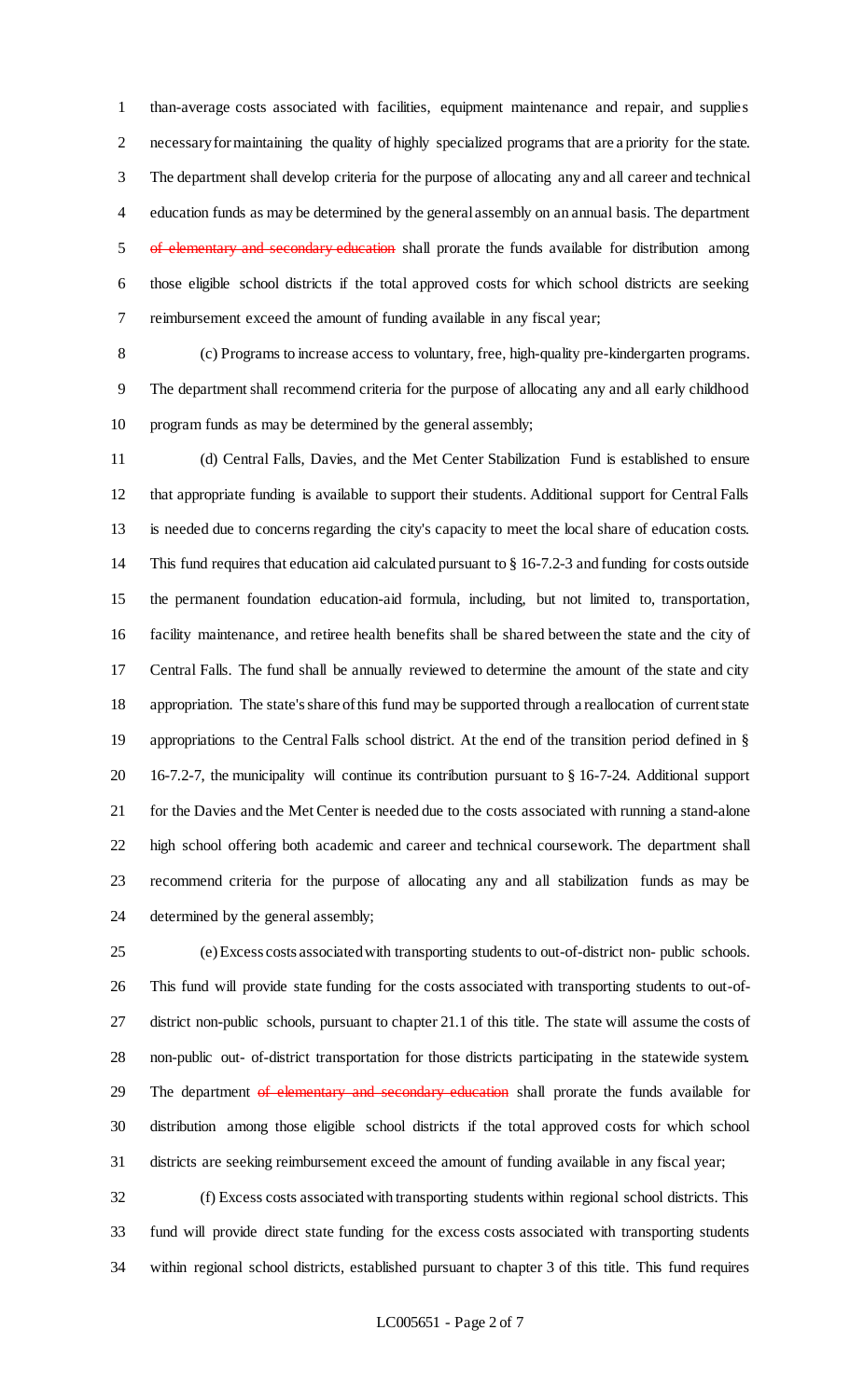that the state and regional school district share equally the student transportation costs net any 2 federal sources of revenue for these expenditures. The department of elementary and secondary 3 education shall prorate the funds available for distribution among those eligible school districts if the total approved costs for which school districts are seeking reimbursement exceed the amount of funding available in any fiscal year;

 (g) Public school districts that are regionalized shall be eligible for a regionalization bonus as set forth below:

 (1) As used herein, the term "regionalized" shall be deemed to refer to a regional school district established under the provisions of chapter 3 of this title, including the Chariho Regional School district;

 (2) For those districts that are regionalized as of July 1, 2010, the regionalization bonus shall commence in FY 2012. For those districts that regionalize after July 1, 2010, the regionalization bonus shall commence in the first fiscal year following the establishment of a regionalized school district as set forth in chapter 3 of this title, including the Chariho Regional School District;

 (3) The regionalization bonus in the first fiscal year shall be two percent (2.0%) of the state's share of the foundation education aid for the regionalized district as calculated pursuant to §§ 16-7.2-3 and 16-7.2-4 in that fiscal year;

 (4) The regionalization bonus in the second fiscal year shall be one percent (1.0%) of the state's share of the foundation education aid for the regionalized district as calculated pursuant to §§ 16-7.2-3 and 16-7.2-4 in that fiscal year;

(5) The regionalization bonus shall cease in the third fiscal year;

 (6) The regionalization bonus for the Chariho regional school district shall be applied to the state share of the permanent foundation education aid for the member towns; and

25 (7) The department of elementary and secondary education shall prorate the funds available for distribution among those eligible regionalized school districts if the total, approved costs for which regionalized school districts are seeking a regionalization bonus exceed the amount of funding appropriated in any fiscal year;

 (h) Additional state support for English learners (EL). The amount to support EL students shall be determined by multiplying an EL factor of ten percent (10%) by the core-instruction per- pupil amount defined in § 16-7.2-3(a)(1) and applying that amount of additional state support to EL students identified using widely adopted, independent standards and assessments identified by the commissioner. All categorical funds distributed pursuant to this subsection must be used to provide high-quality, research-based services to EL students and managed in accordance with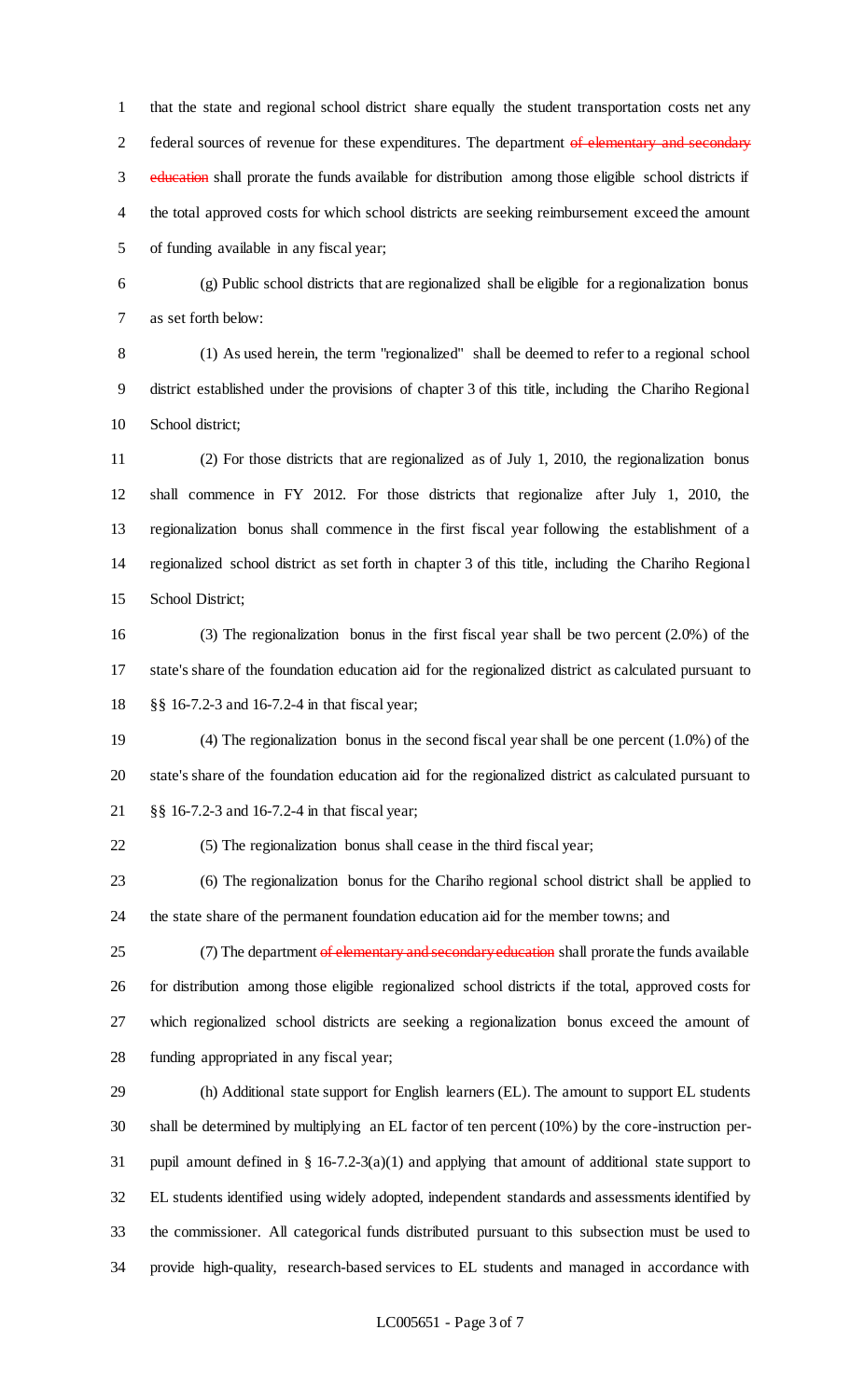requirements set forth by the commissioner of elementary and secondary education. The 2 department of elementary and secondary education shall collect performance reports from districts 3 and approve the use of funds prior to expenditure. The department of elementary and secondary 4 education shall ensure the funds are aligned to activities that are innovative and expansive and not 5 utilized for activities the district is currently funding. The department of elementary and secondary education shall prorate the funds available for distribution among eligible recipients if the total calculated costs exceed the amount of funding available in any fiscal year;

 (i) State support for school resource officers. For purposes of this subsection, a school resource officer (SRO) shall be defined as a career law enforcement officer with sworn authority who is deployed by an employing police department or agency in a community-oriented policing assignment to work in collaboration with one or more schools. School resource officers should have completed at least forty (40) hours of specialized training in school policing, administered by an accredited agency, before being assigned. Beginning in FY 2019, for a period of three (3) years, school districts or municipalities that choose to employ school resource officers shall receive direct state support for costs associated with employing such officers at public middle and high schools. Districts or municipalities shall be reimbursed an amount equal to one-half (½) of the cost of salaries and benefits for the qualifying positions. Funding will be provided for school resource officer positions established on or after July 1, 2018, provided that:

(1) Each school resource officer shall be assigned to one school:

20 (i) Schools with enrollments below one thousand twelve two hundred (1,200) students shall require one school resource officer;

22 (ii) Schools with enrollments of one thousand twelve two hundred (1,200) or more students shall require two school resource officers;

 (2) School resource officers hired in excess of the requirement noted above shall not be eligible for reimbursement; and

- (3) Schools that eliminate existing school resource officer positions and create new positions under this provision shall not be eligible for reimbursement; and
- (j) Categorical programs defined in subsections (a) through (g) shall be funded pursuant to the transition plan in § 16-7.2-7.
- (k) State support for site-based reading specialists. For the purposes of this section, the
- term "reading specialists" shall be defined by the Rhode Island teacher certification regulations.

Local education agencies (LEAs) that choose to hire new reading specialists shall receive direct

- state support for a period of three (3) years after the date the specialist was hired. After accounting
- 34 for any federal funds or federal, state, or local grants received toward the costs associated with such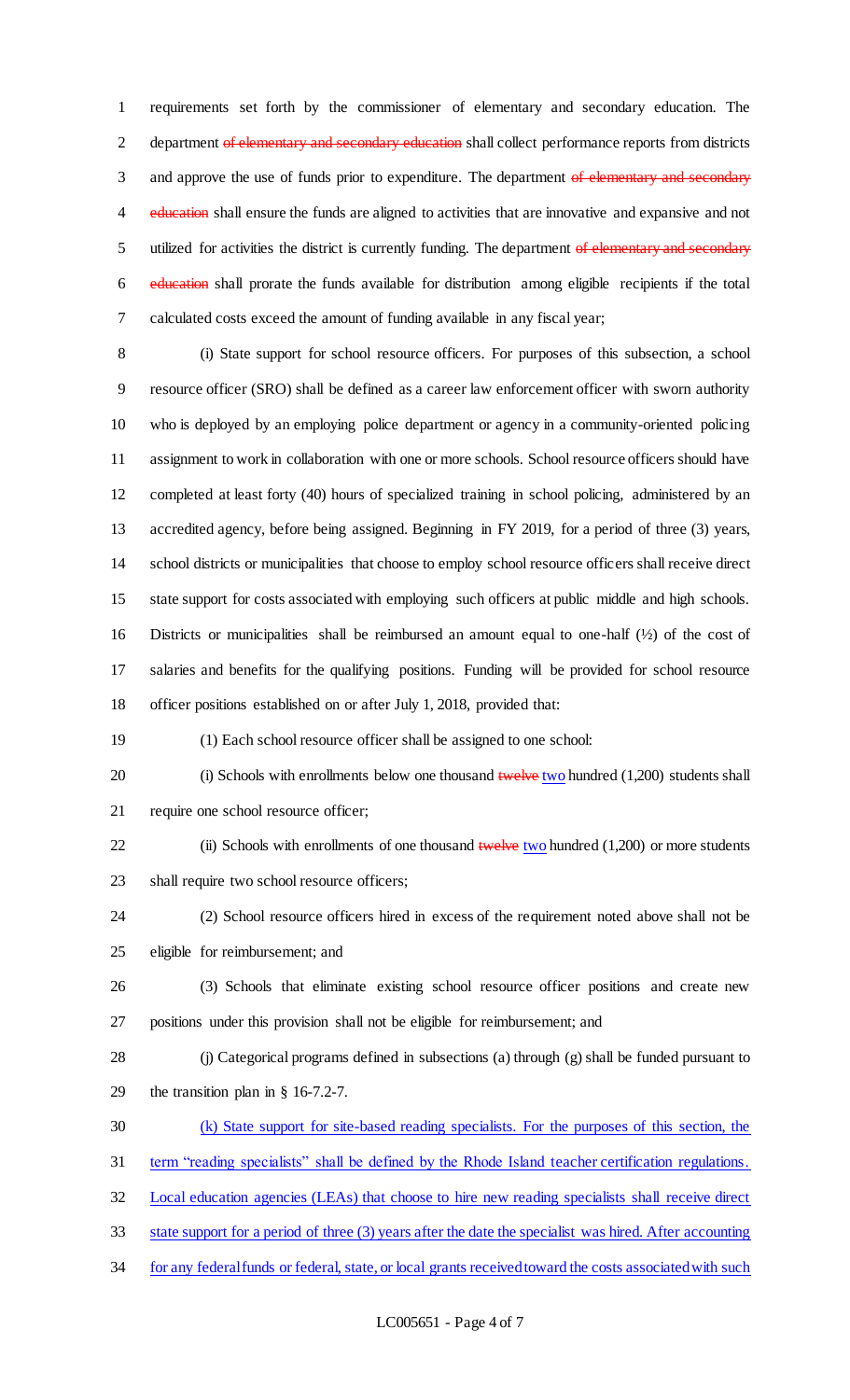| $\mathbf{1}$   | a position, the state shall reimburse LEAs an amount equal to one-half $(1/2)$ of the cost of salaries    |
|----------------|-----------------------------------------------------------------------------------------------------------|
| $\overline{2}$ | and benefits that remain the LEA's responsibility.                                                        |
| 3              | (1) To receive the state reimbursement, reading specialists shall be hired to achieve the                 |
| 4              | following ratios:                                                                                         |
| 5              | (i) Schools with enrollments of up to five hundred (500) students shall require one reading               |
| 6              | specialist.                                                                                               |
| 7              | (ii) Schools with enrollments of five hundred one $(501)$ students to one thousand $(1,000)$              |
| 8              | students shall require two (2) reading specialists.                                                       |
| 9              | (iii) Schools with enrollments greater than one thousand (1,000) students shall require three             |
| 10             | (3) reading specialists.                                                                                  |
| 11             | (2) LEAs shall not be eligible to receive reimbursement for hiring reading specialists that               |
| 12             | would result in ratios lower than those identified in subsection $(k)(1)$ of this section, unless the LEA |
| 13             | provides a workload analysis to the department indicating that additional reading specialists are         |
| 14             | required to deliver all specified services to students in a particular school or schools.                 |
| 15             | (3) Schools or LEAs that eliminate existing reading specialist positions and create new                   |
| 16             | positions under this provision shall not be eligible for reimbursement.                                   |
| 17             | (4) Schools within the same LEA may share a reading specialist; provided, that the student-               |
| 18             | to-specialist ratios between the sharing schools does not exceed those in subsection $(k)(1)$ of this     |
| 19             | section.                                                                                                  |
| 20             | (I) State support for site-based mathematics specialists. For the purposes of this section,               |
| 21             | the term "mathematics specialists" shall be defined by the Rhode Island teacher certification             |
| 22             | regulations. Local education agencies (LEAs) that choose to hire new mathematics specialists shall        |
| 23             | receive direct state support for a period of three (3) years after the date the specialist was hired.     |
| 24             | After accounting for any federal funds or federal, state, or local grants received toward the costs       |
| 25             | associated with such a position, the state shall reimburse LEAs an amount equal to one-half $(1/2)$       |
| 26             | of the cost of salaries and benefits that remain the LEA's responsibility.                                |
| 27             | (1) To receive the state reimbursement, mathematics specialists shall be hired to achieve                 |
| 28             | the following ratios:                                                                                     |
| 29             | (i) Schools with enrollments of up to five hundred (500) students shall require one                       |
| 30             | mathematics specialist.                                                                                   |
| 31             | (ii) Schools with enrollments of five hundred one $(501)$ students to one thousand $(1,000)$              |
| 32             | students shall require two (2) mathematics specialists.                                                   |
| 33             | (iii) Schools with enrollments greater than one thousand (1,000) students shall require three             |
| 34             | (3) mathematics specialists.                                                                              |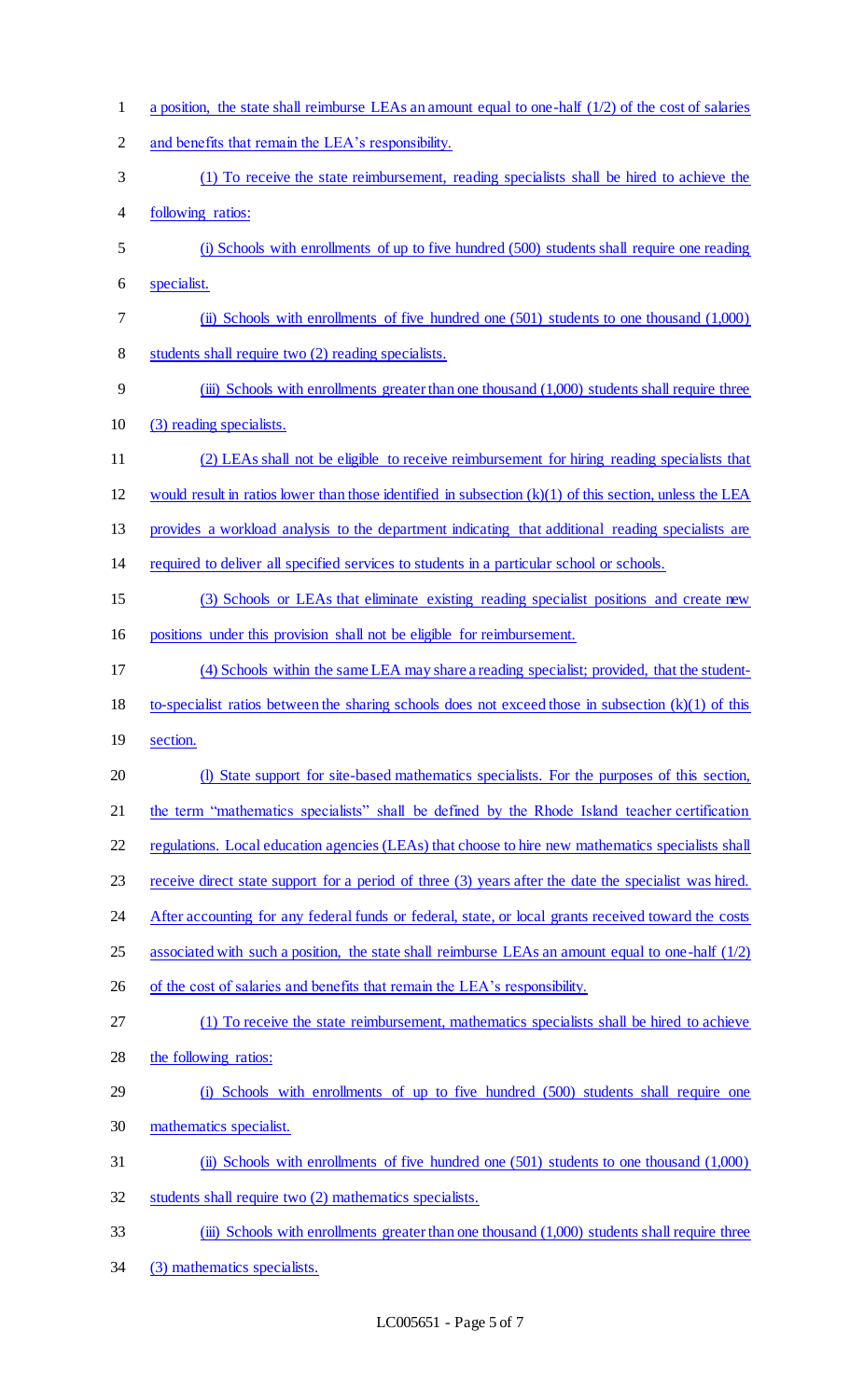- (2) LEAs shall not be eligible to receive reimbursement for hiring mathematics specialists
- 2 that would result in ratios lower than those identified in subsection  $(k)(1)$  of this section, unless the
- LEA provides a workload analysis to the department indicating that additional mathematics
- specialists are required to deliver all specified services to students in a particular school or schools.
- (3) Schools or LEAs that eliminate existing mathematics specialist positions and create
- new positions under this provision shall not be eligible for reimbursement.
- (4) Schools within the same LEA may share a mathematics specialist; provided, that the
- student-to-specialist ratios between the sharing schools does not exceed those in subsection (k)(1)
- of this section.
- SECTION 2. This act shall take effect upon passage.

======== LC005651 ========